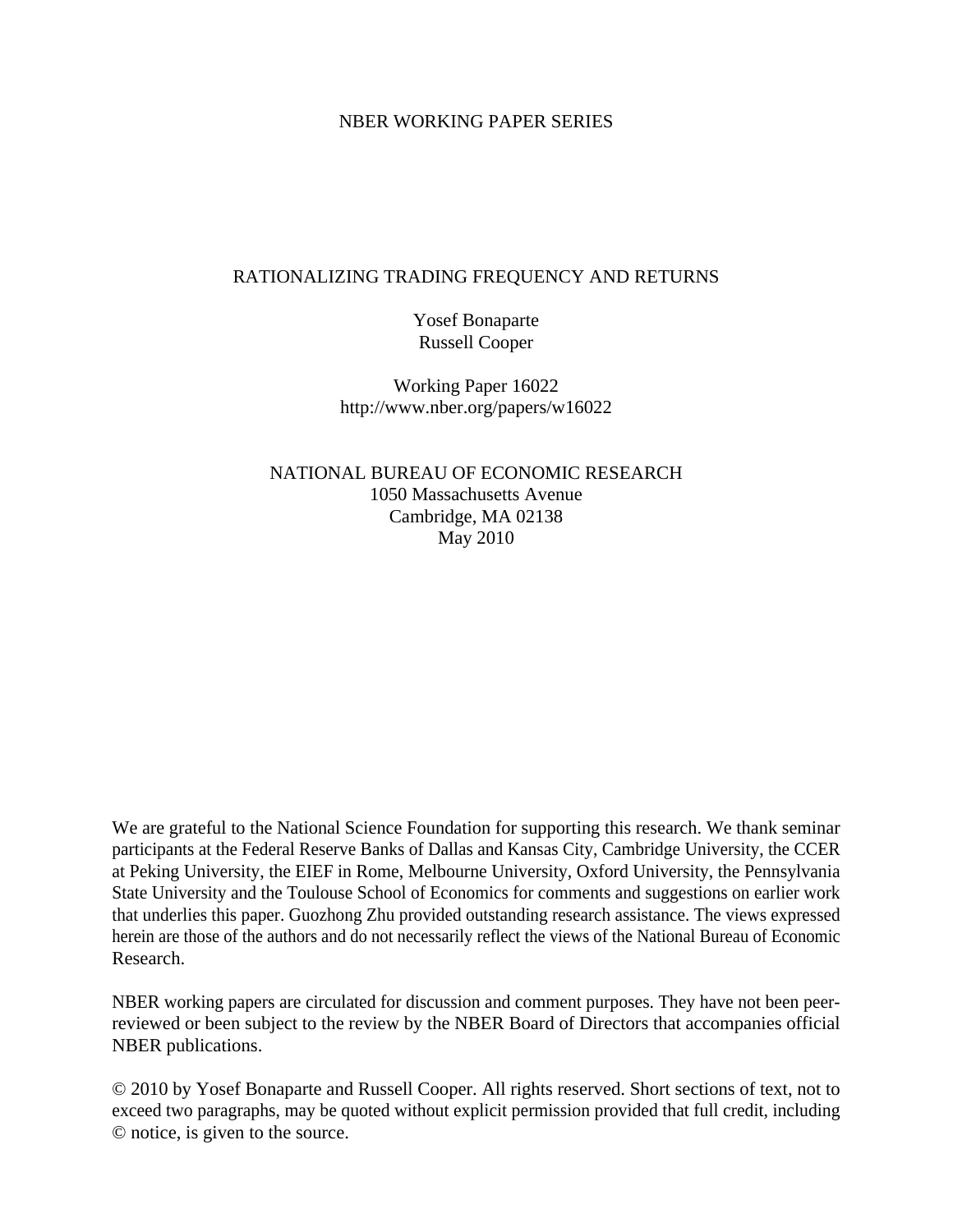Rationalizing Trading Frequency and Returns Yosef Bonaparte and Russell Cooper NBER Working Paper No. 16022 May 2010, Revised November 2010 JEL No. E21,G11

### **ABSTRACT**

Barber and Odean (2000) study the relationship between trading frequency andreturns. They find that households who trade more frequently have a lower net return than other households. But all households have about the same gross return. They argue that these results cannot emerge from a model with rational traders and instead attribute these findings to overconfidence. Using a dynamic optimization approach, we find that neither a model with rational agents facing adjustment costs nor various models of overconfidence fit these facts.

Yosef Bonaparte Robert Day School of Economics and Finance Claremont McKenna College 500 East Ninth Street Claremont, CA 91711-6400 yosef.bonaparte@claremontmckenna.edu

Russell Cooper Department of Economics European University Institute via della Piazzola, 43 Firenze, 50133 ITALY and University of Texas and also NBER russellcoop@gmail.com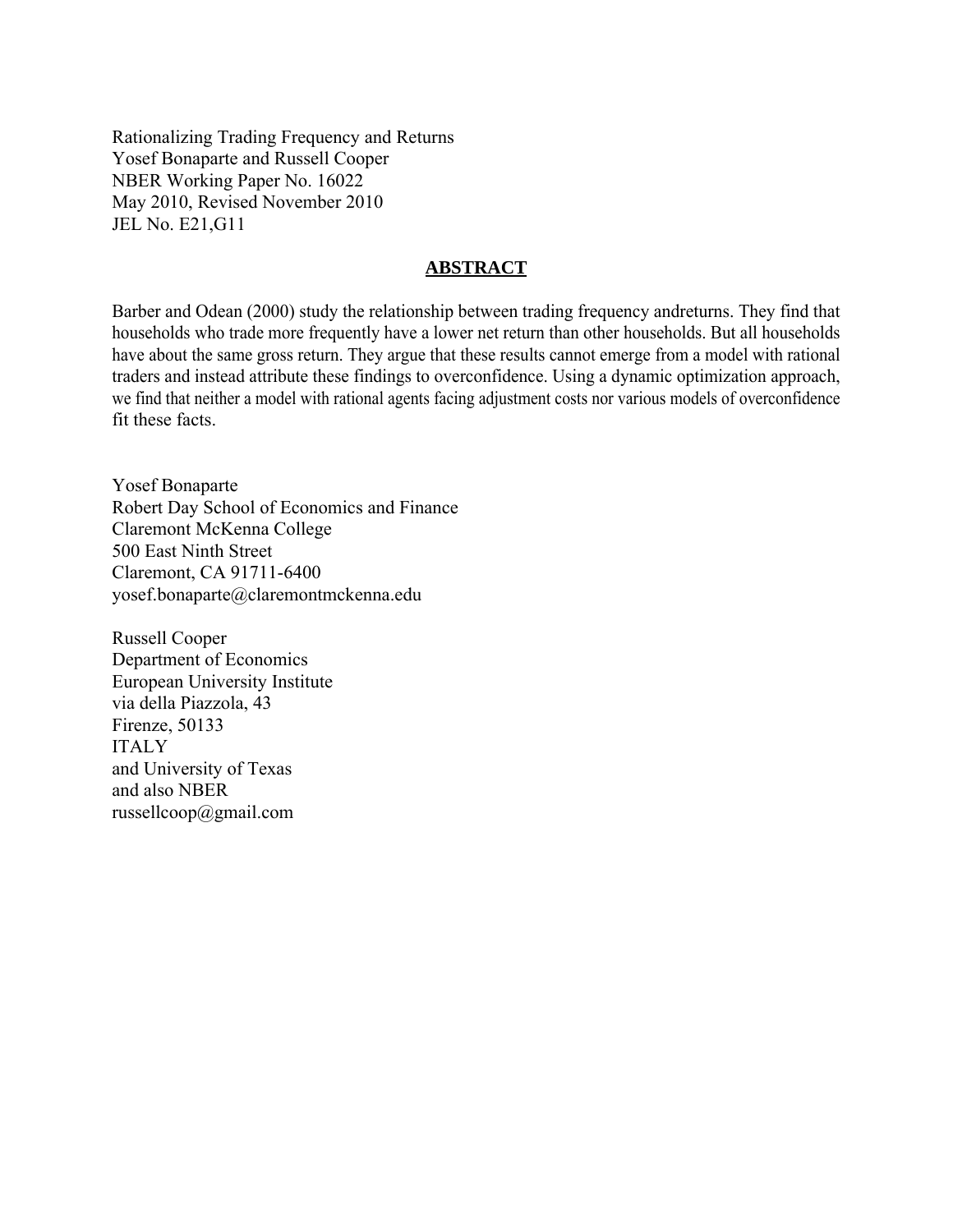# Rationalizing Trading Frequency and Returns<sup>∗</sup>

Yosef Bonaparte<sup>†</sup>and Russell Cooper<sup>‡</sup>

November 17, 2010

#### Abstract

Barber and Odean (2000) study the relationship between trading frequency and returns. They find that households who trade more frequently have a lower net return than other households. But all households have about the same gross return. They argue that these results cannot emerge from a model with rational traders and instead attribute these findings to overconfidence. Using a dynamic optimization approach, we find that neither a model with rational agents facing adjustment costs nor various models of overconfidence fit these facts.

## 1 Motivation

Barber and Odean (2000) find that households who adjust their portfolio more frequently have a lower net return. They interpret this as evidence households are overconfident and thus not rational. According to Barber and Odean (2000):

Our most dramatic empirical evidence supports the view that overconfidence leads to excessive trading ... On one hand, there is very little difference in the gross performance of households that trade frequently with monthly turnover in excess of 8.8 percent and those that trade infrequently. In contrast, households that trade frequently earn a net annualized geometric mean return of 11.4

<sup>∗</sup>We are grateful to the National Science Foundation for supporting this research. We thank seminar participants at the Federal Reserve Banks of Dallas and Kansas City, Cambridge University, the CCER at Peking University, the EIEF in Rome, Melbourne University, Oxford University, the Pennsylvania State University and the Toulouse School of Economics for comments and suggestions on earlier work that underlies this paper. Guozhong Zhu provided outstanding research assistance.

<sup>†</sup>Robert Day School of Economics and Finance, Claremont McKenna College, 909-607-0756, ybonaparte@cmc.edu

<sup>‡</sup>Department of Economics, the European University Institute and Department of Economics, University of Texas at Austin, russellcoop@gmail.com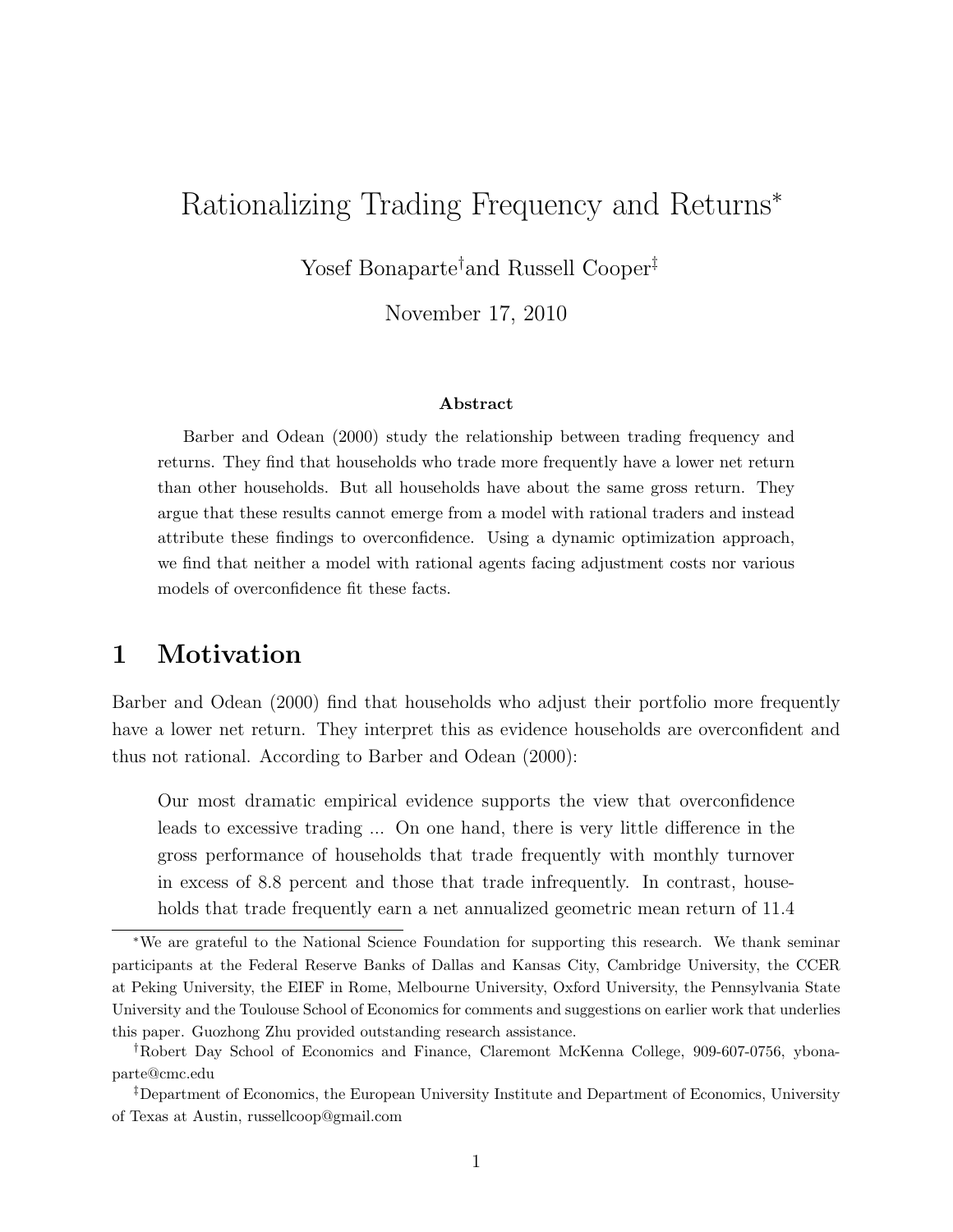percent, and those that trade infrequently earn 18.5 percent. These results are consistent with models where trading emanates from investor overconfidence, but are inconsistent with models where trading results from rational expectations.

This paper studies the implications of an optimizing model with costly portfolio adjustment for the relationship between frequency of trade and asset returns. We investigate two explanations for the findings of Barber and Odean (2000). The first looks the choice of rational agents faced with costs of portfolio adjustment. The second allows for overconfidence.

It seems natural to consider the differences in net returns as reflecting two forces: trading costs and a selection effect through household choice of whether to adjust their portfolio. Trading costs will drive a wedge between gross and net returns. Household choice, both on the extensive (to adjust or not) and intensive (turnover conditional on adjustment) margins, creates an endogenous relationship between asset returns and portfolio adjustment. Thus both ingredients are necessary to match the observations assuming agents are rational.

Building upon Bonaparte and Cooper (2009), we ask whether the presence of fixed and variable portfolio adjustment costs can generate the observed differences in returns based upon the frequency of trade. Our approach is to specify a dynamic optimization problem of a household and estimate its parameters. The uncertainty in the model comes from income shocks, which are partly household specific, as well as a stochastic return on the household portfolio. We generate simulated data from the estimated model to study the relationship between portfolio adjustment and returns.

Second, following the suggestion of Barber and Odean (2000), we study a series of models which relax the assumption of perfect rationality to model overconfidence. We consider models in which traders over-estimate the mean of the return process, under-estimate the variance or over-estimate the serial correlation.

Barber and Odean (2000) conclude with a powerful statement

Our central message is that trading is hazardous to your wealth.

This conclusion reflects their finding that net returns are lower for agents who trade more actively without earning higher gross returns. This trading behavior is then viewed as irrational.

We do not concur. It is certainly possible for gross and net returns of traders to be below those of non-adjusters in an optimizing framework. The question is quantitative: do the costs of trade, the processes for income and returns and the rational choices of households generate the pattern of gross and net returns found in the data?

We find that none of these specifications are capable of matching the observed differences between gross and net returns as a function of trading frequency. While there are differences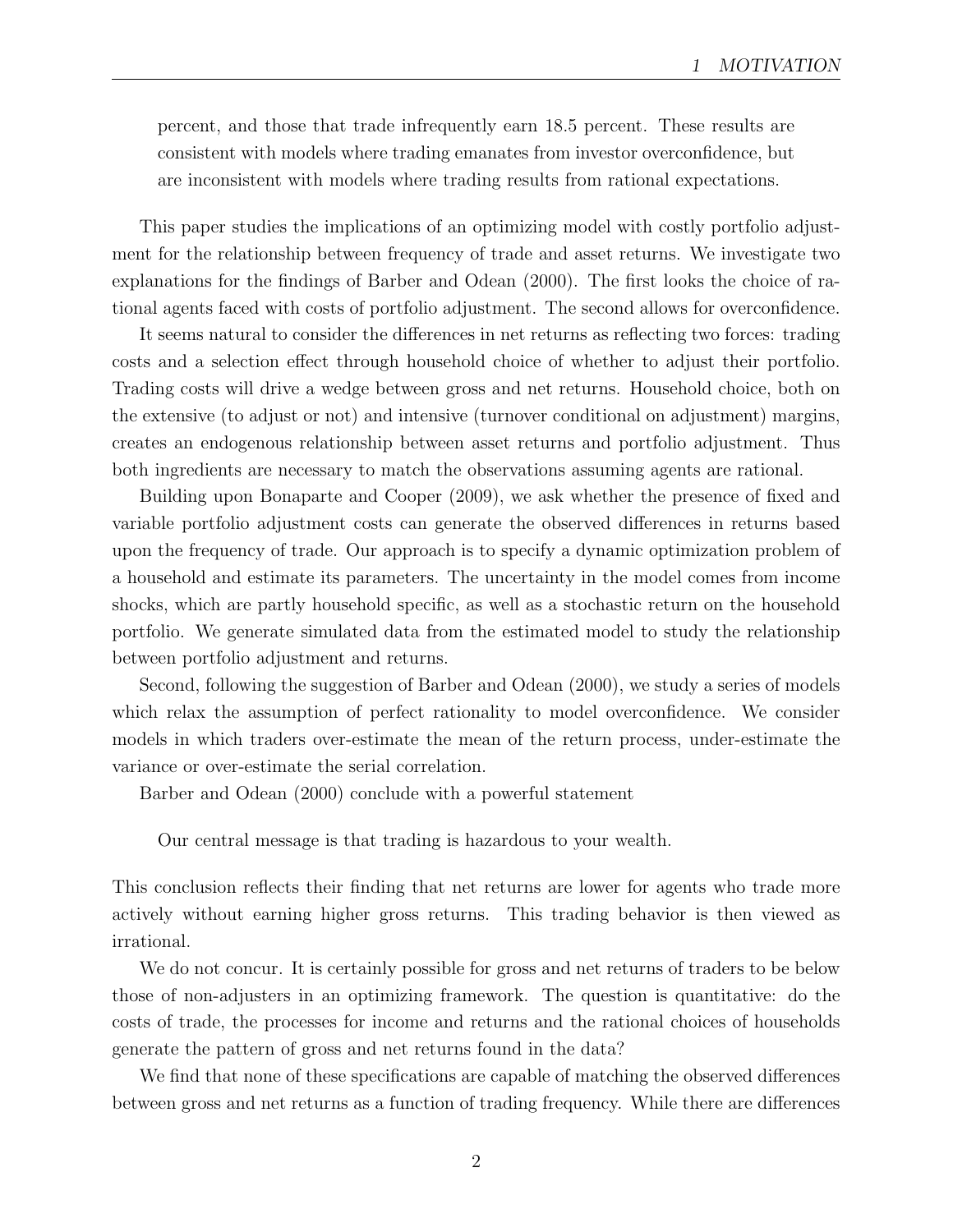between returns earned by adjusters and non-adjusters, these are reflected in both the gross and net returns earned by traders. In contrast, the facts presented by Barber and Odean (2000) highlight differences in net but not gross returns.

Our results come from two sources. First, the estimated adjustment costs are not large enough to explain the observed differences between gross and net returns. Second, at the estimated parameters, the selection effects coming from the household choices on both the extensive and intensive margins are very powerful so that, in our baseline model, adjusters earn a higher net (and thus gross) return than non-adjusters. In the model with overconfidence, there are cases in which adjusters earn less than non-adjusters. But even here, the selection effect is the dominant factor as the difference appears in both the gross and net returns.

While trading is costly, how hazardous it actually is remains an open issue.

## 2 Household Behavior: Model and Estimates

Here we briefly review the model and estimates of Bonaparte and Cooper (2009) that is the basis of the household optimization problem we study. The key to the model is the household choice of whether to adjust its portfolio or not. Adjustment is costly due to the presence of fixed and variable trading costs. The household may choose not to incur these costs, in which case consumption is equal to its labor income. If the household adjusts, then it incurs a cost of portfolio adjustment. In this way, the model generates two types of turnover: the discrete choice of whether to adjust and the continuous choice of how much to adjustment conditional on having incurred fixed adjustment costs.

## 2.1 Household Optimization

Denote by  $v(\Omega)$  the value of the household's problem in state  $\Omega \equiv (y, s_{-1}, R_{-1})$  where y is current income,  $s_{-1}$  is holding of the single asset from the previous period and  $R_{-1}$  is the return from the previous period.<sup>1</sup> Total financial wealth this period is  $R_{-1} s_{-1}$ .

The household chooses between the options of adjusting or not:

$$
v(\Omega) = \max\{v^a(\Omega), v^n(\Omega)\}\tag{1}
$$

for all  $\Omega$ . If the household chooses to adjust, then

$$
v^{a}(\Omega) = \max_{s} u(c) + \beta E_{R,y'|R_{-1},y} v(\Omega')
$$
\n(2)

<sup>1</sup>For the purpose of this exercise, the household has a single financial asset.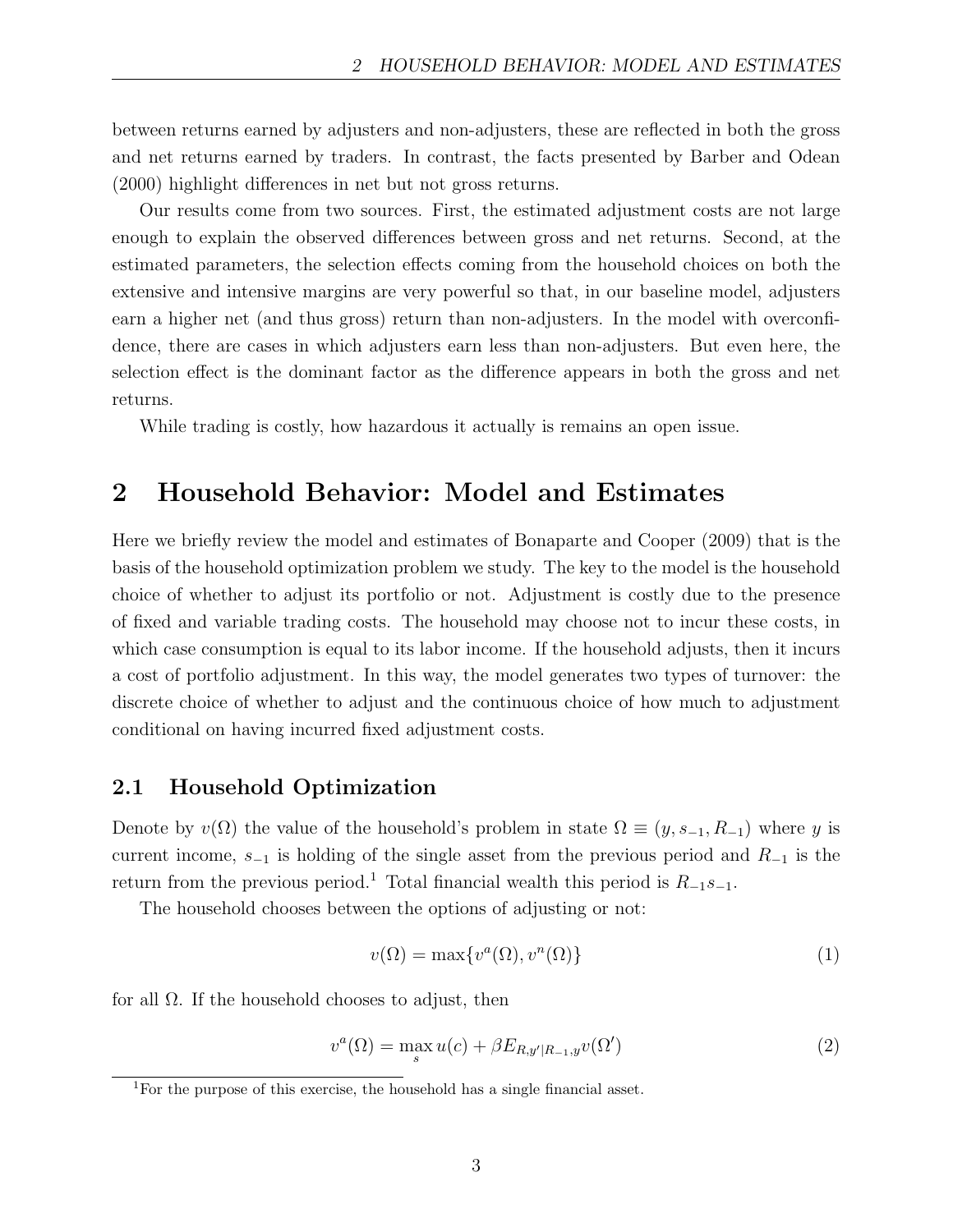where s is the new holding of the asset and  $\Omega'$  is the future value of  $\Omega$ . Household consumption is

$$
c = R_{-1}s_{-1} + y \times \psi - s - C(s_{-1}, s). \tag{3}
$$

There are two costs of adjustment here. The first, given by the function  $C(\cdot)$ , represents direct trading costs. The second, parameterized by  $\psi$ , represents the lost income due to time spent on portfolio adjustment. As households will experience different realizations of income they will have different adjustment costs.

If there is no portfolio adjustment, then

$$
v^{n}(\Omega) = u(y) + \beta E_{R,y'|R_{-1},y}v(\Omega').
$$
\n
$$
(4)
$$

In this case,  $c = y$  and  $\Omega = (y', s_{-1}R_{-1}, R)$  so that gross proceeds from the existing portfolio create the portfolio for the current period without any cost,  $s = s_{-1}R_{-1}$ <sup>2</sup>

The policy functions generated by household optimization include an extensive margin (adjust, no adjust) and an intensive margin indicating the magnitude of the adjustment. Note that optimizing households base their choices on realized income and returns. Their choice of portfolio turnover reflects net rather than gross returns.

## 2.2 Quantitative Analysis

Bonaparte and Cooper (2009) estimate trading costs,  $C(\cdot)$ , directly from the data set used by Barber and Odean (2000). A simulated method of moments approach is used to estimate other parameters.

#### 2.2.1 Trading Costs

Bonaparte and Cooper (2009) assume:

$$
C^{b}(s_{-1}, s) = \nu_0^{b} + \nu_1^{b}(s - s_{-1}) + \nu_2^{b}(s - s_{-1})^2
$$
\n
$$
(5)
$$

if the household buys an asset,  $s > s_{-1}$ . If instead the household sells,  $s < s_{-1}$ , then

$$
Cs(s-1, s) = \nu_0s + \nu_1s(s-1 - s) + \nu_2s(s - s-1)2.
$$
 (6)

They use the monthly household account data Barber and Odean (2000) to estimate these parameters.<sup>3</sup> The trading costs are estimated in a regression where the dependent

<sup>2</sup>Bonaparte and Cooper (2009) discuss and estimate alternatives to this model of no adjustment. This specification fits the data best.

<sup>3</sup>Details on the estimation can be found in Bonaparte and Cooper (2009). Through this procedure, we are able to decompose the commission costs reported in Table 1 of Barber and Odean (2000) into fixed and variable components.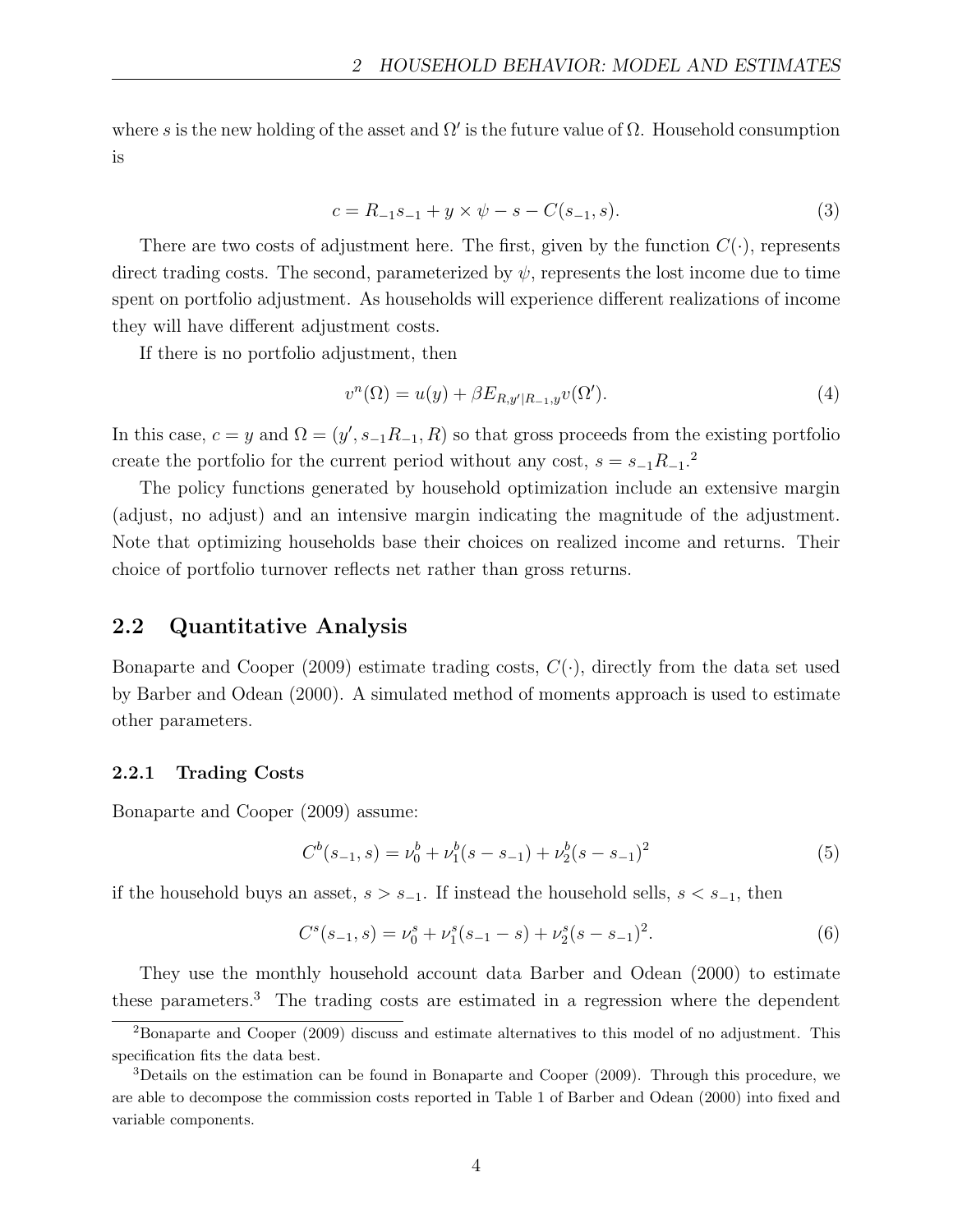variable is the commission and the independent variables are trade value (the price of the share times the quantity of share) and trade value squared per stock. Bonaparte and Cooper (2009) report the estimates in Table 1.

| Parameter              | <b>Buying</b>  | Selling        |
|------------------------|----------------|----------------|
| Constant $\nu_0^i$     | 56.10          | 61.44          |
|                        | (0.05)         | (0.061)        |
| Linear $\nu_1^i$       | 0.0012         | 0.0014         |
|                        | $(1.63e-06)$   | $(1.93e-06)$   |
| Quadratic $\nu^i_2$    | $-1.01e^{-10}$ | $-1.28e^{-10}$ |
|                        | $(2.88e-13)$   | $(9.26e-13)$   |
| Adj. $R^2$             | 0.251          | 0.359          |
| Number of Observations | 1,746,403      | 1,329,394      |

Table 1: Estimated Trading Costs

Though the linear and quadratic terms are statistically significant, the main cost of adjustment is the fixed cost per trade. While this cost may seem high relative to current trading costs, it is still small compared to the average trade of a household in the data set of about \$12,500.

These estimates of trading costs do not include the bid-ask spread which, according to Barber and Odean (2000) are about 0.3% for purchases and 0.69% for sales. These additional costs are added to the linear terms reported in Table 1 when the trading costs are integrated into the household optimization problem.

#### 2.2.2 Income and Returns

The appendix of Bonaparte and Cooper (2009) contains more detailed information on the data. Income and returns are modeled as  $AR(1)$  processes. Household income variable is the product of a common shock and a household specific shock.

We consider a couple of return processes. The first, as in Bonaparte and Cooper (2009), measures real returns, including dividends, and comes from Robert Shiller, available at http://www.econ.yale.edu/~shiller/data.htm. The mean return is 5.51% over the 1967-1992 period with a serial correlation of essentially zero and a standard deviation of 0.1589. We refer to this as the "baseline".

The second measure of returns is computed directly from the household data used in Barber and Odean  $(2000)^4$ . This return measure is not used in Bonaparte and Cooper

<sup>&</sup>lt;sup>4</sup>For the return process, we employ the Barber and Odean (2000) data. Our sample selection includes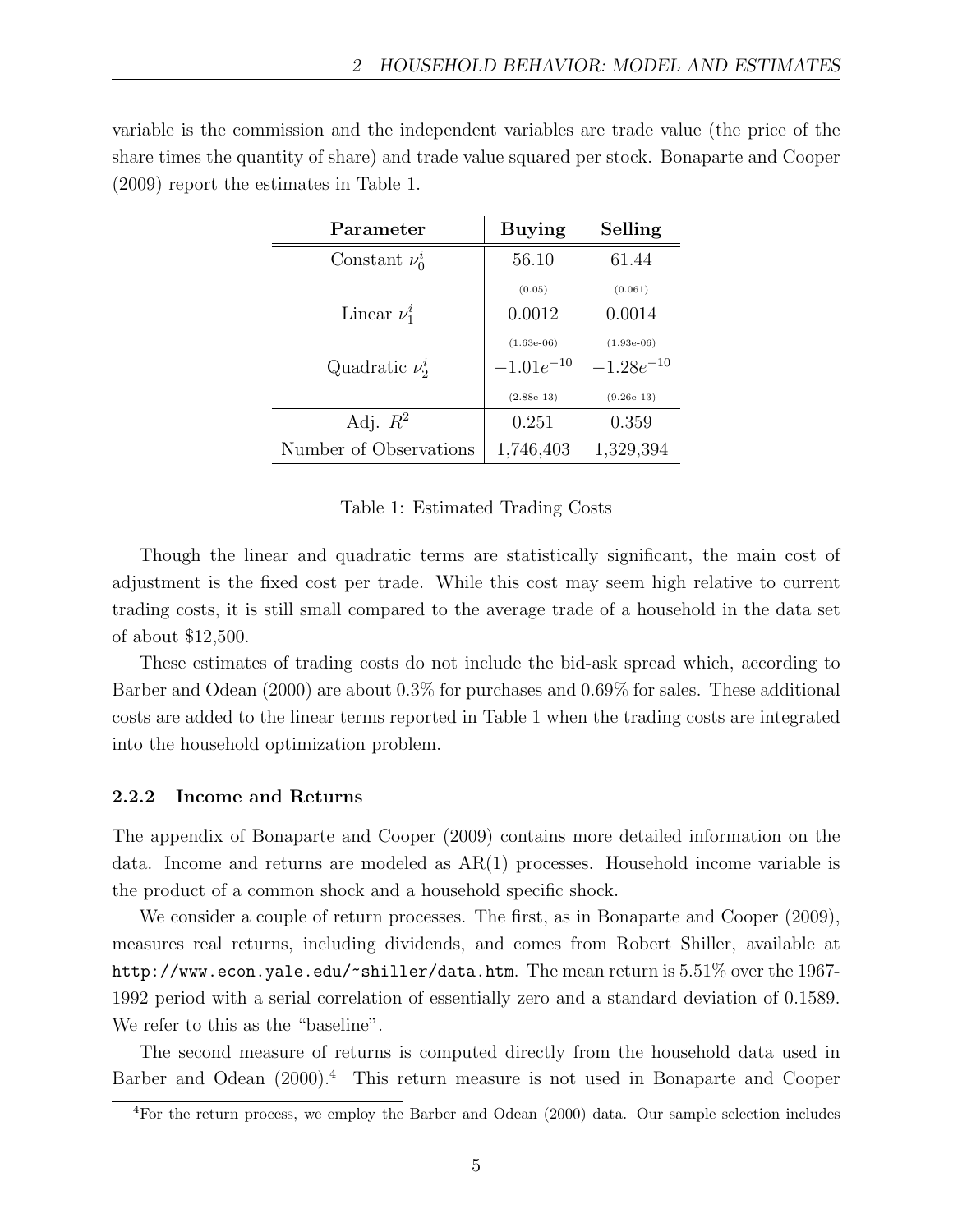(2009) but is used here to try to mimic the returns faced by the households whose behavior generated the differences in gross and net returns described by Barber and Odean (2000). For that process, the mean return is about 17.6% over the sample, the serial correlation is 0.107 and the standard deviation of the innovation is 0.2725. We refer to this case as "HH" since it is based upon the average of household returns in the Barber and Odean (2000) data.

#### 2.2.3 Moments

Bonaparte and Cooper (2009) use three moments to identify the parameters  $(\beta, \gamma, \psi)$ . All moments are from annual data.

The first moment comes from the SCF data set where in an average year 71% of households adjustment their portfolio. The second moment comes from the estimation of the log-linear approximation of a consumption Euler equation, drawing upon Hansen and Singleton (1983):

$$
log(\frac{c_{t+1}}{c_t}) = \alpha_0 + \alpha_1 \times log(R_{t+1}) + \zeta_{t+1}.
$$
\n(7)

The estimate of  $\alpha_1 = 0.0878$  is from data on real consumption growth of non-durables and services of stock market participants and the Shiller measure of return for the 1967-92 period.

The final moment is the median financial wealth to income ratio, which is 1.03 in the data. This moment is quite informative about  $\beta$ .

#### 2.2.4 Estimation Results

Estimation involves the solution of an agents dynamic optimization problem,  $(1)-(4)$ , and the creation of a simulated panel data set with 500 households and 500 time periods. Households differ because of idiosyncratic income shocks which generates differences in trading patterns and returns.

Parameter estimates are obtained by minimizing the distance between the simulated and actual moments. Bonaparte and Cooper (2009) estimated  $(\beta, \gamma, \psi)$  using three moments: the frequency of inaction, the estimate of  $\alpha_1$  from (7) and the median financial wealth to income ratio.

The moments from the data and the parameter estimates are summarized in Table 2.<sup>5</sup> The column labeled "Data" shows the actual moments and the column labeled "Baseline" is

households who hold stocks consecutively for the whole period from February 1991 through December 1996. The selected sample contains 1,079,877 observations for 14,478 households; each household has 71 monthly consecutive observations.

<sup>&</sup>lt;sup>5</sup>The weighting matrix was the identify matrix for this exercise so that the fit is simply the sum of the squared differences between the actual and simulated moments.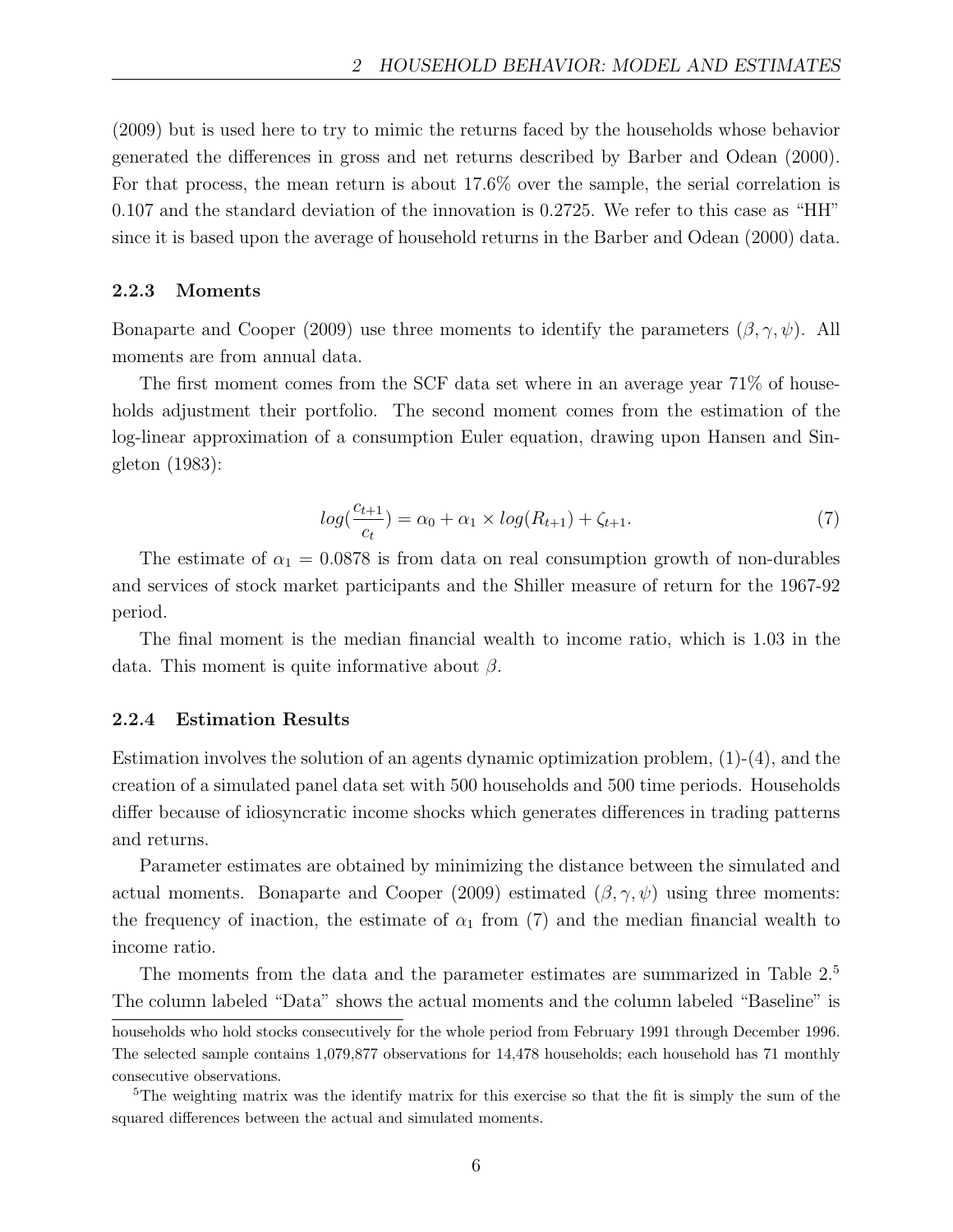| Moments                     | Data  | <b>Baseline</b> | HH(data)   | <b>SC</b> |
|-----------------------------|-------|-----------------|------------|-----------|
| Portfolio Adjustment rate   | 0.71  | 0.72            | 0.61(0.52) | 0.74      |
| $\alpha_1$                  | 0.088 | 0.110           |            | 0.0969    |
| wealth income ratio         | 1.03  | 1.03            | 3.80(3.80) | 1.04      |
|                             |       |                 |            |           |
| <b>Estimated Parameters</b> |       |                 |            |           |
| $\gamma$                    |       | 3.51            |            | 3.51      |
| $\psi$                      |       | 0.974           | 0.834      | 0.974     |
| ß                           |       | 0.88            | 0.797      | 0.88      |
| fit                         |       | 0.0006          | 0.0091     | 0.001     |

from the estimated model. The column labeled "HH" are results based upon the household return process.

Table 2: Moments and Parameters

Baseline The data moments are summarized in the second column. The estimates are presented in the third column.<sup>6</sup> The moments are pretty well matched though the value of  $\alpha_1$  is not quite as low as in the data. The degree of risk aversion is considerably less than the inverse of  $\alpha_1$ . Interestingly, there is evidence of adjustment costs beyond the trading costs:  $\psi$  < 1. The fit of 0.0006 is calculated as the sum of the squared differences between the simulated and data moments.

HH Returns The results using the return process estimated from household data are presented in the "HH" column. The portfolio adjustment rate and the wealth income ratio moments were recomputed for this sample and are indicated in the table as 0.52 and 3.80 respectively. Due to data limitations for these households, we cannot re-estimate  $\alpha_1$ .

Given the portfolio adjustment rate and wealth income ratio as moments, we re-estimated  $(\psi, \beta)$  to match these two parameters, fixing  $\gamma = 3.51$ . The estimated  $\beta$  is much lower for this sample, reflecting the high average return on this portfolio. Further the cost of adjustment,  $\psi$ , is much lower as well to generate the lower adjustment rate of 52% in the household sample. The fit is not as good with this sample as it is for the baseline model. Still, this sample will provide additional information on the differential of returns for adjusting and non-adjusting households.

 $6B$ onaparte and Cooper (2009) study the robustness of these estimates to different measures of return and other specifications of the model.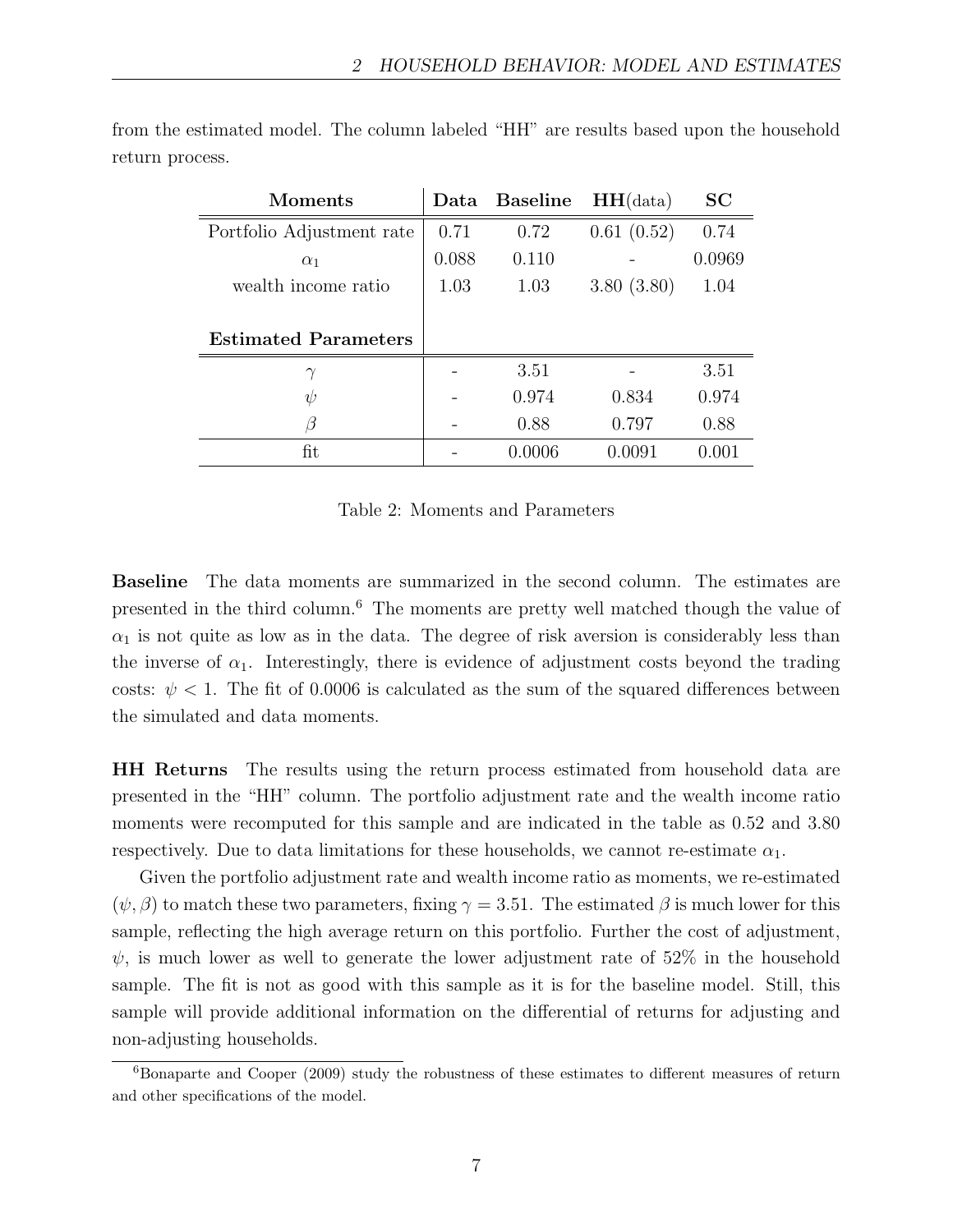## 3 Returns and Trading

Given this model and estimates, we now turn to the main point of the analysis: the relationship between returns (both gross and net) and trading patterns. As noted above, Barber and Odean (2000) find an inverse relationship between net returns and trading frequency but no significant differences in gross returns.

We use our model to evaluate this evidence. In our model all agents have rational expectations so that any difference in returns associated with trading frequency comes from the optimal choices of households. For these households, their choices on the extensive and intensive margins depend on perceived net returns.

In theory, there are two ways in which the model can link differences in net return to trading frequency. The first is direct: the presence of a trading cost will reduce the net return. The second, more subtle link, can be generated by selection: agents choose whether to adjust or not (the extensive margin) and how much to adjust (the intensive margin) in a state contingent manner. Thus optimal behavior on the part of agents will itself generate a relationship between returns and trading decisions on both the extensive and intensive margins.

Table 3 presents calculations of different return measures for the baseline model using the parameters reported in Table 2. The gross return is simply the annual return on the portfolio. The second return measure nets out the financial costs, from Table 1, of trading. The third measure nets out both the financial cost and the income loss due to  $\psi$ .<sup>7</sup>

The timing here is important. The return is realized from period  $t - 1$  to t. The adjusters/no-adjusters distinction refers to the decisions taken in period  $t$ . Thus the table analyzes whether adjustment responds to higher or lower realized returns, as in the state vector of the optimization problem. In this sense, the dependence of the return on adjustment reflects the selection of whether to adjust or not.

The columns of the table relate to the extensive and intensive margins. The second and third columns of the table look at agents who adjust and those who choose not to adjust. The fourth, fifth and sixth columns compute return for the lowest, middle and highest quintiles of the turnover rate distribution.<sup>8</sup>

Baseline Looking first at the results from the baseline, the table reveals that neither the transactions cost explanation of the net return differential between adjusters and non-

<sup>7</sup>To be specific, the net return is the gross return minus the average cost of trading. The average cost of trading equals the total cost of trading divided by the quantity traded. For timing, the net return in period t is the gross return earned between periods  $t-1$  and t minus the trading costs incurred in period  $t-1$  as a fraction of the period  $t - 1$  asset trade.

<sup>8</sup>The turnover rate is the absolute value of the net change in the portfolio divided by its initial value.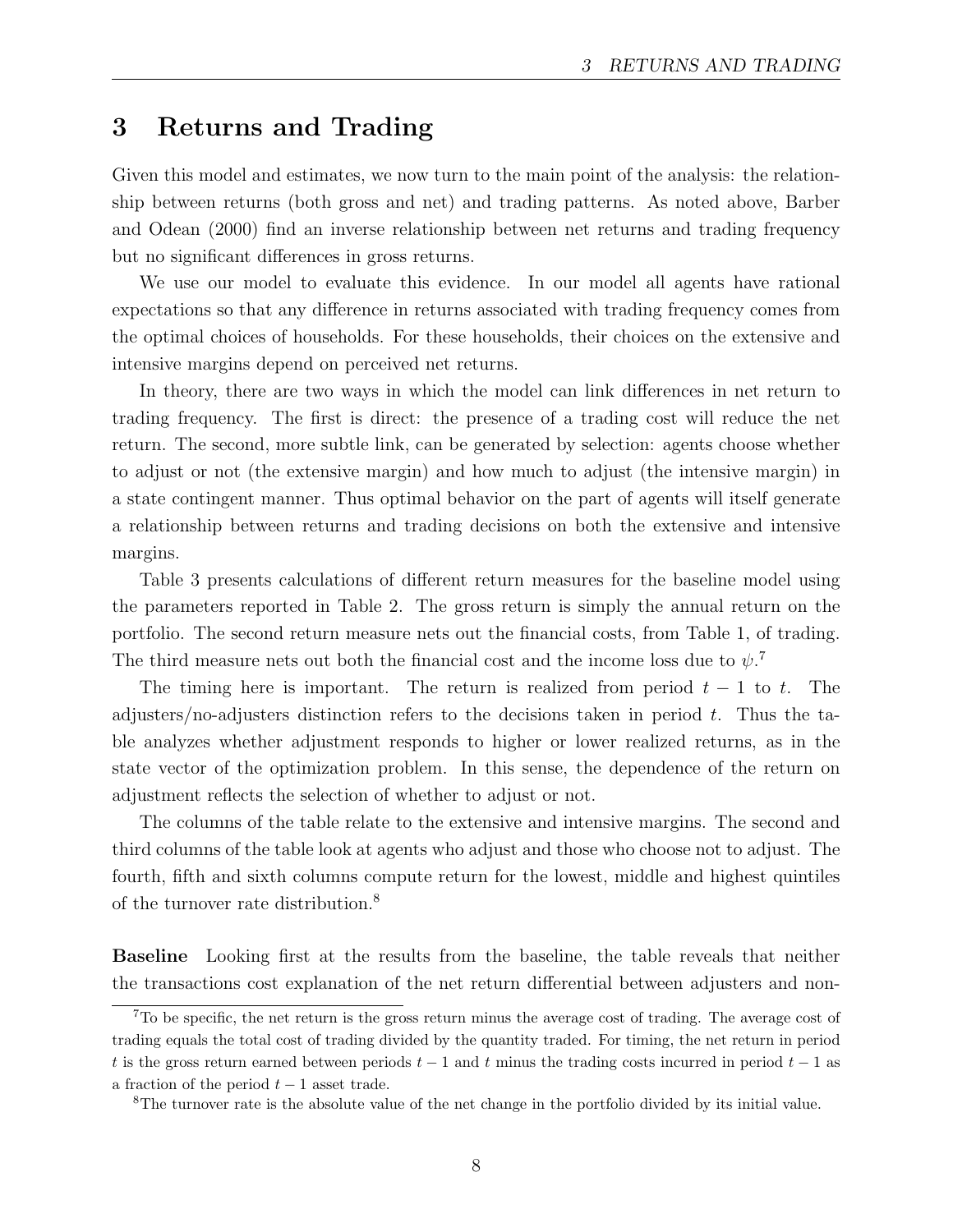| Return          |       | Adjusters Non-adjusters |       | Lowest Turn. Middle Turn. | Highest Turn. |
|-----------------|-------|-------------------------|-------|---------------------------|---------------|
| <b>Baseline</b> |       |                         |       |                           |               |
| Gross           | 1.060 | 1.049                   | 1.050 | 1.061                     | 1.065         |
| Net FC          | 1.058 | 1.049                   | 1.050 | 1.060                     | 1.061         |
| Net All         | 1.025 | 1.049                   | 1.050 | 1.049                     | 0.977         |
| <b>HH</b>       |       |                         |       |                           |               |
| Gross           | 1.189 | 1.151                   | 1.149 | 1.066                     | 1.263         |
| Net FC          | 1.189 | 1.151                   | 1.149 | 1.066                     | 1.262         |
| Net All         | 1.134 | 1.151                   | 1.149 | 1.046                     | 1.157         |

Table 3: Returns and Trading

adjusters nor the selection story fits the facts. For both cases, the key observation is that the gross return for adjusters, 1.060, exceeds that of the non-adjusters of 1.049. This is inconsistent with the findings of Barber and Odean (2000).

To understand these results, consider the transactions costs explanation for the differentials in returns. Looking at adjusters, the return net of transactions costs is only slightly lower than the gross return. From Table 1, the main adjustment cost is the fixed component of around \$60.00. For these costs to create a differential in return of 6 percentage points, as reported by Barber and Odean (2000), the average trade would have to be about \$1,000. In fact, the average trade in the data is about \$12,500 and is about \$13,800 in the simulated data. Thus the fixed cost is much too small relative to the trade size in both the actual and simulated data to explain the differential in returns.

The selection effect can create differences in net return based on trading frequency. But, that explanation runs into two problems. First, as can be seen from Table 3, the selection effect generates differences in gross as well as net returns. This runs counter to the evidence from Barber and Odean (2000). Second, the selection effect creates a higher, not lower, return for the adjusters. This is because agents adjust more frequently in high return states than in low return ones. We return to this point below.

Barber and Odean (2000) study the returns for low and high turnover households, thus focusing jointly on the extensive and intensive margins. Turning to the model's implications for the relationship between return and turnover, we see the same basic patterns. We split our data into quintiles based upon the absolute value of the turnover rate. Table 3 reports the returns for the lowest and highest turnover groups.<sup>9</sup> The gross return of the high turnover

<sup>&</sup>lt;sup>9</sup>The lowest group has zero turnover as does a fraction of the second lowest group. As the return for non-adjusters is not identical, the return for the lowest turnover group is not the same as the return for the non-adjusters.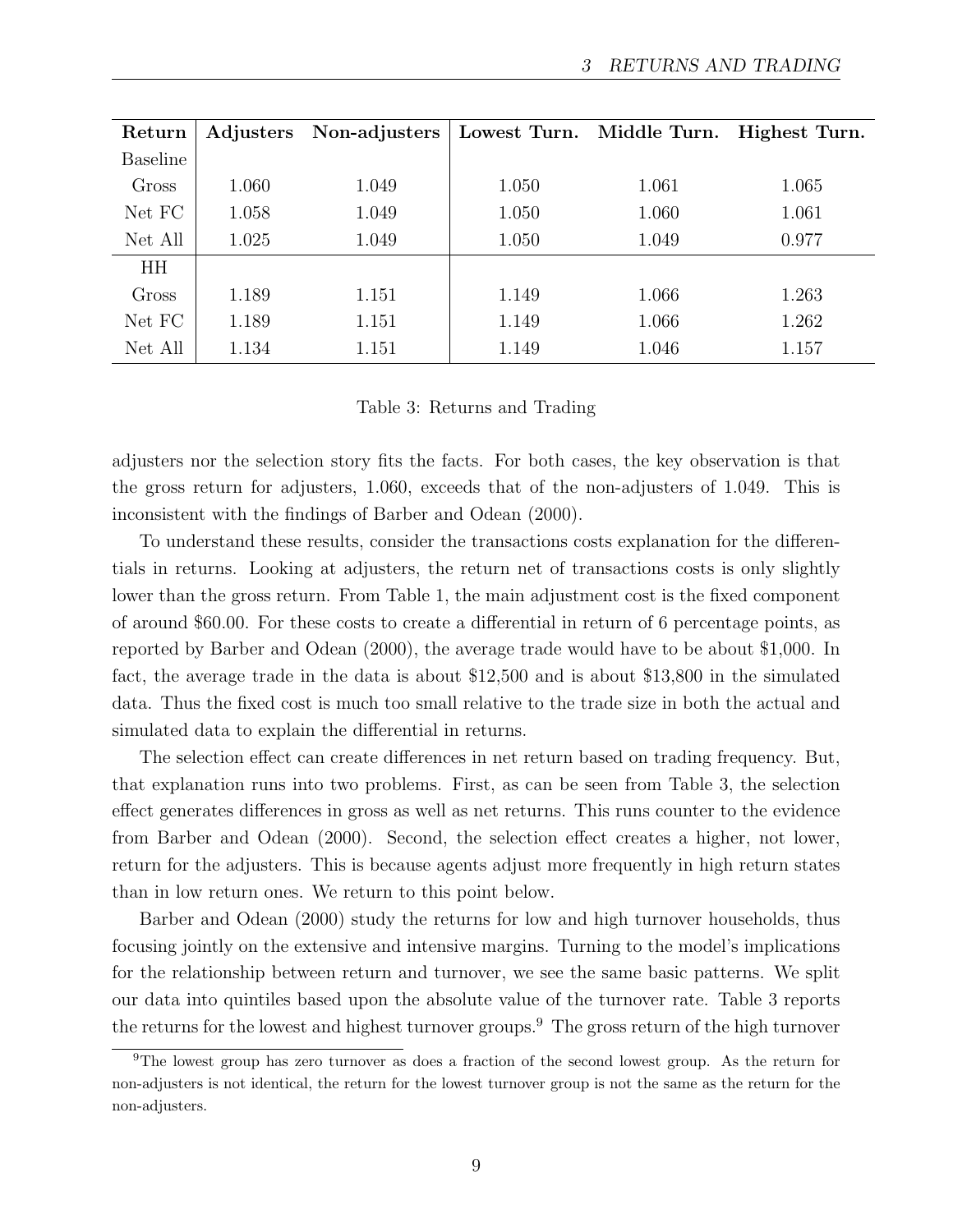group exceeds that of the low turnover group. Further, the adjustment costs are not large enough to overturn that ordering for net returns.

HH Returns The lower section of Table 3 shows the measured returns from the HH simulations. Recall that these simulations are based on a return process calculated for individual households from the Barber and Odean (2000) study.

As seen in Table 3, the results follow the same pattern as the baseline. The returns (gross and net) are higher for adjusters and for the highest turnover group, compared to the low turnover group. Despite using the return process in the data from the Barber and Odean (2000) study, the pattern of gross and net returns that they uncovered does not appear in the simulated data based upon optimizing behavior. Once again, the key is the selection effect since trade is slightly more frequent in high return states.

There is one important difference between our model and the underlying data studied by Barber and Odean (2000). Our model is specified and estimated at an annual frequency. In contrast, Barber and Odean (2000) have monthly data and their return differentials are geometric annualized monthly returns. Thus relatively small differences in monthly returns can become large differences in annual returns. If an agent trades frequently enough to incur a transactions cost each month which reduces the net return in that month by one-half of a percentage point, then the cost is over 5 percentage points on an annual basis. So while it might be that the transactions costs could be large enough at a higher frequency to explain the lower net return of adjusters, this point does not explain the differences in gross returns which reflects the selection effects.<sup>10</sup>

Alternative Parameters We consider a couple of extensions of our model to study the impact of variations in risk aversion and trading costs on returns. If agent's are more risk averse, then they are more likely to trade for the purposes of consumption smoothing. To study that, we increase  $\gamma$  from 3.51 to 10.0. We find households trade more often but the differential in the gross rate of return remains: the gross return for the adjusters is nearly 4 percentage points higher than the gross return for non-adjusters. But, as before, the difference between gross and net returns for traders is negligible.

Another interesting possibility is that agents actually prefer to trade so that  $\psi > 1$ . Though the estimate of  $\psi$  is less than one, it is interesting to see what return patterns are produced by this model. At  $\psi = 1.01$ , all households adjust their portfolios. This reflects the fact that the financial costs of trading are low enough that they do not by themselves

 $10$ In some simulations at the monthly frequency, the returns of adjusters exceed those of the non-adjusters, as in the results reported in Table 3. But due to the discount factor near unity and the lack of high frequency moments, estimation of the model is not possible.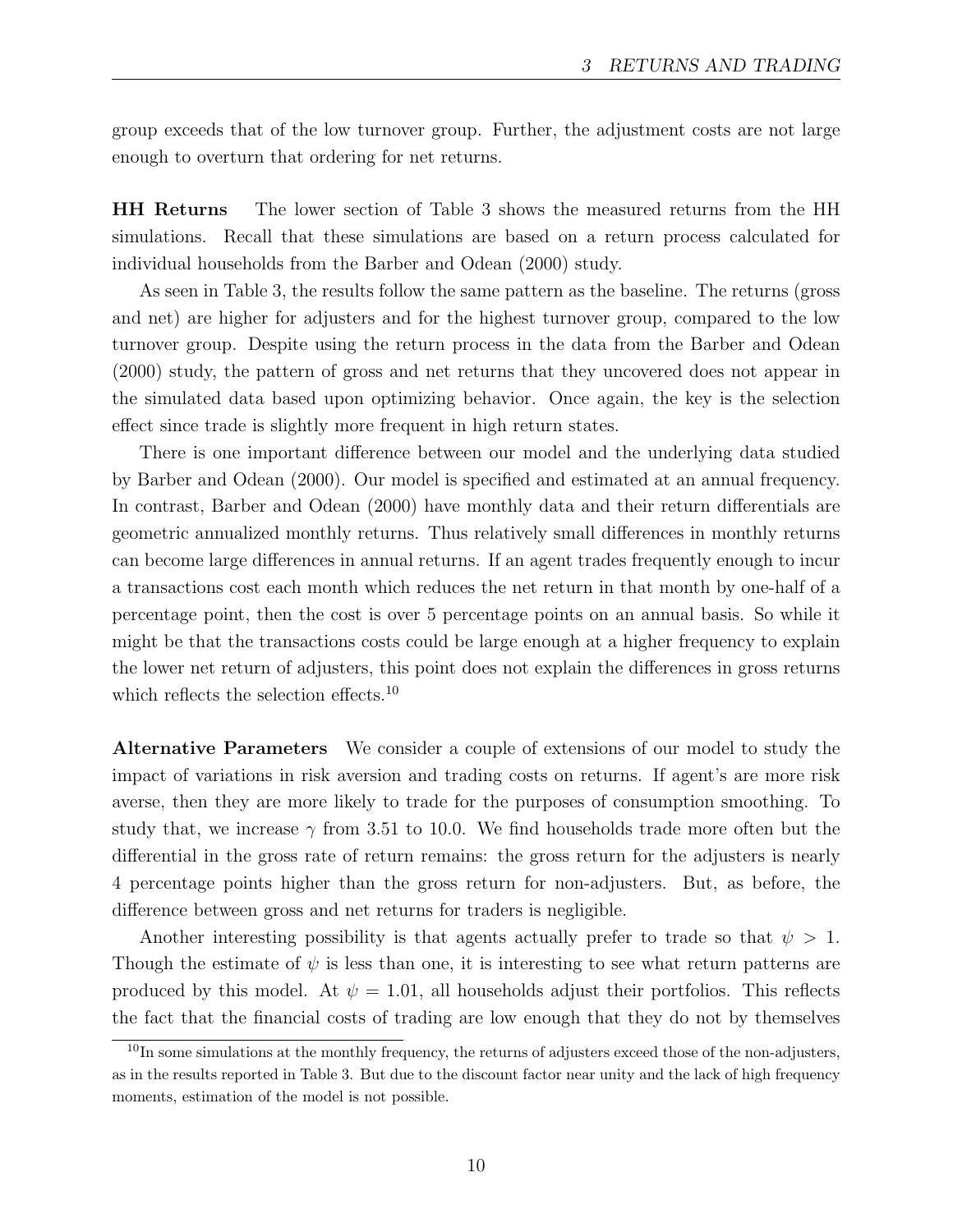create inaction: the gross and net returns are about the same for the adjusters.

However, there are interesting patterns of returns across the turnover rate. The net and gross return is a concave function of the turnover rate, reaching 9% for the middle quintile and falling to nearly 6.2% for the highest turnover group. When  $\psi$  is bigger than one, some of the trades are undertaken by high income households simply for "the joy of trading" even though returns are not high enough to warrant these trades. Still these are differences in both net and gross returns, not in net returns alone.

Finally, we looked at adjustment costs in excess of those estimated in Table 1. For this experiment, the fixed cost of trading was increased to \$1000. The gross return to adjusters exceeded that of the non-adjusting households while the net returns were about the same.

In another experiment, the linear term was increased to 5%. This additional cost also did not influence the basic findings of our model: gross returns and net returns are higher for adjusters (high turnover households) than non-adjusters (low turnover households).

Differences in Expected Utility As a final point, note that for all of these treatments this model has completely rational households. All trades are consistent with the maximization of discounted expected utilities. Investors who trade do so precisely because the expected utility from trading exceeds that of not trading.

In contrast, Barber and Odean (2000) say:

The two models yield different predictions about the gains of trading. The rational expectations model predicts that investors who trade more (i.e., those whose expected trading is greater) will have the same expected utility as those who trade less. The overconfidence model predicts that investors who trade more will have lower expected utility.

This theme that traders who trade more have the same expected utility as those who trade less is not a property of the model. The choice of whether to trade comes from the optimal choice of the agents in (1). There is no presumption of indifference. Further, Barber and Odean (2000) contend that in a model with rational investors (they refer to the model of Grossman and Stiglitz (1980)) more active traders will have higher gross returns but no difference in net returns. The gross return differential is a property of this model but net returns also differ across traders even though they are rational. A key aspect of our model is the heterogeneity across agents in income and wealth. In an optimizing model, these differences induce the utility differentials between adjusters and non-adjusters as well as the selection effects which underly the reported relationships between adjustment, turnover and returns.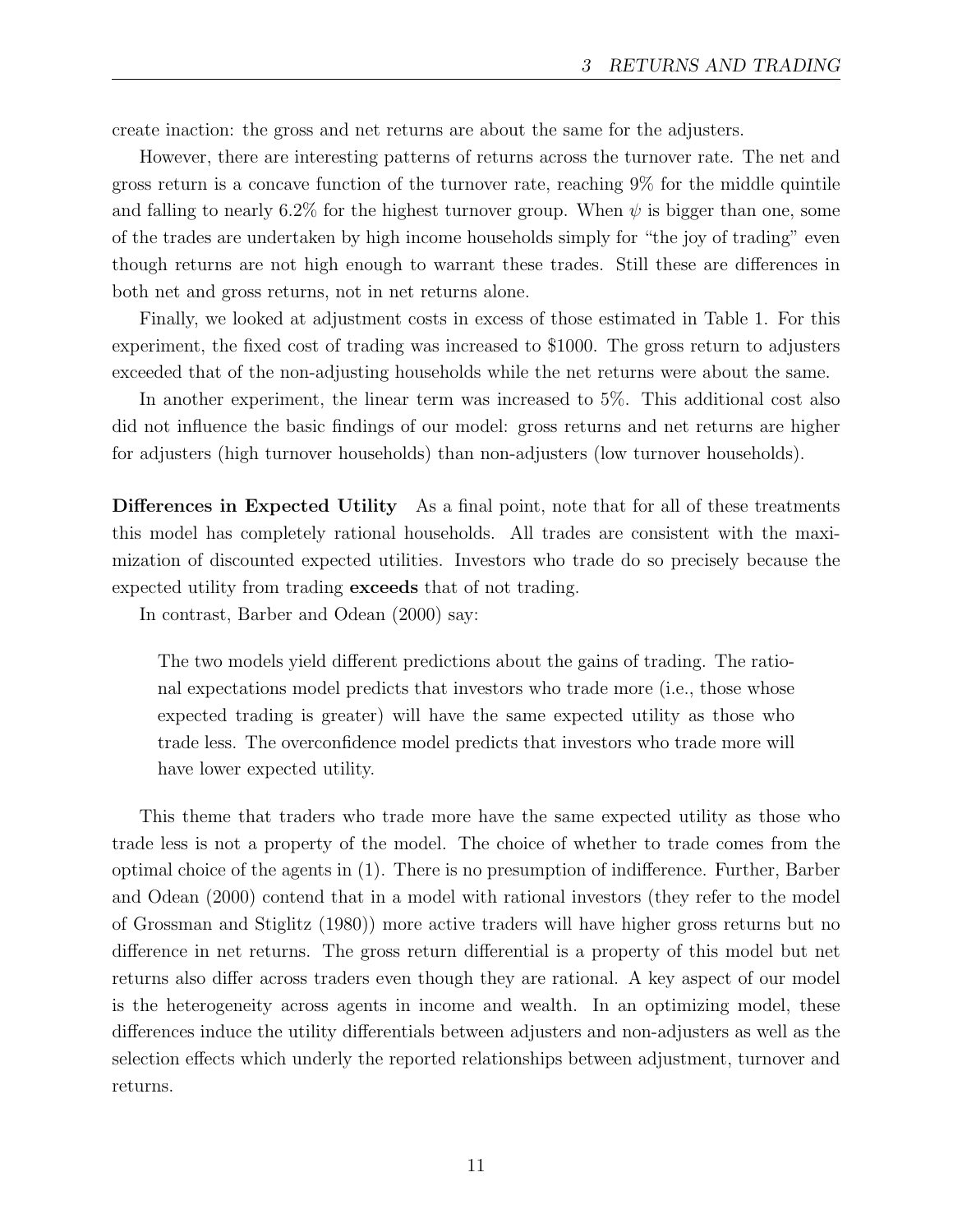# 4 Evaluating Models of Overconfidence

Given that the presence of transactions and opportunity costs are not enough to create the pattern of gross and net returns found by Barber and Odean (2000), we turn to their favored explanation: overconfidence. We model overconfidence in three ways: (i) a higher than actual return, (ii) a lower than actual standard deviation of the return and (iii) more persistence in the return process.

## 4.1 Models of Overconfidence

Consider the following process for the beliefs of agents about returns:

$$
R_t = \tilde{\mu} + \tilde{\rho} R_{t-1} + \varepsilon_t \tag{8}
$$

where  $\varepsilon$  is normally distributed with a mean of 0 and a standard deviation of  $\tilde{\sigma}$ .<sup>11</sup> The mean return is denoted  $\tilde{\mu}$  and the serial correlation is  $\tilde{\rho}$ . This process may not coincide with the true process for returns. Indeed, our interest is in studying the relationship between beliefs and the true process for trading strategies and portfolio returns.

## 4.2 Approach

From (8), our specification permits three types of deviations through the: (i) mean, (ii) standard deviation and (iii) persistence of the return process. For each of these specifications, we parameterize the deviation from the true process and solve the model assuming household's hold these beliefs. The realized net and gross returns are calculated from simulated data where the actual process is used for the exogenous returns process.

The first deviation from truth comes from excessive optimism about the mean of the process, so that  $\tilde{\mu}$  is higher than the actual mean of the return process. The second deviation allows the household to believe that the standard deviation of the process is smaller than truth: i.e.  $\tilde{\sigma}$  is less than the true standard deviation of the innovation. In this case, the household perceives less uncertainty than reality.

The final case allows a deviation between the perceived and actual serial correlation of the return process,  $\tilde{\rho}$  may differ from the actual serial correlation parameter.<sup>12</sup> When returns are

<sup>&</sup>lt;sup>11</sup>Here we start from a standard  $AR(1)$  model and draw on the discussion in DeLong, Shleifer, Summers, and Waldmann (1991). While there are numerous papers in the literature using the concept of overconfidence, there are relatively few which point to a particular model of overconfidence. Gervais and Odean (2001) study overconfidence in a learning model that is beyond the scope of our study. Guiso and Jappelli (2006) study the effects of overconfidence on information acquisition.

<sup>&</sup>lt;sup>12</sup>See Daniel, Hirshleifer, and Subrahmanyam  $(2001)$  for a discussion of models of overconfidence in which agents overestimate the informativeness of signals.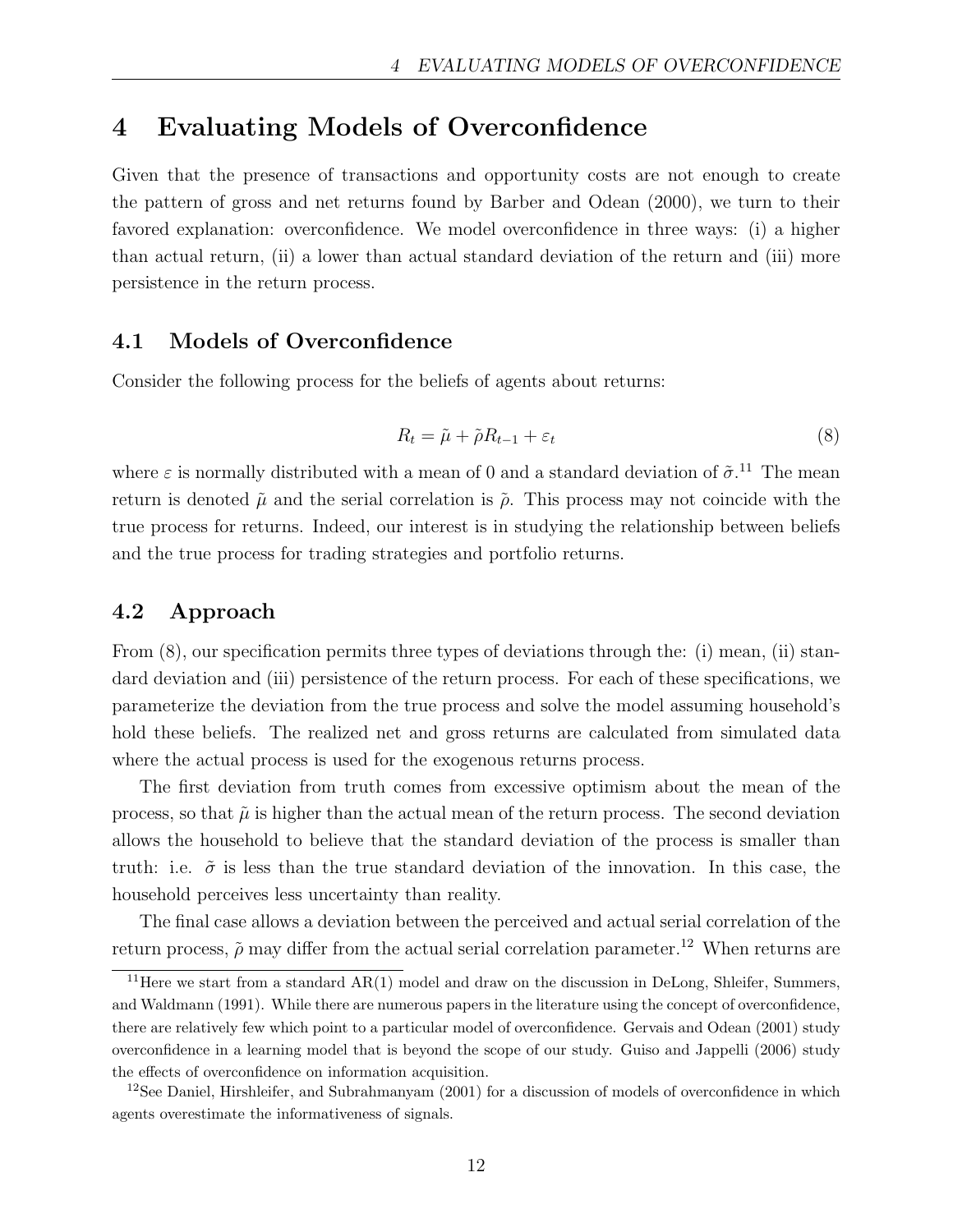serially correlated, the realized return has an effect on current wealth and on the distribution of future returns. The latter effect is like a signal. For our estimated return process, there is no evidence of serial correlation over the sample period. Thus our return process is iid and the current return provides no information about the future. If, however,  $\tilde{\rho}$  is positive, then households are more confident that current returns provide information about future returns.

| Return                  | <b>Baseline</b> | Mean         |              | Std.        |              | Ser. Corr.   |              |
|-------------------------|-----------------|--------------|--------------|-------------|--------------|--------------|--------------|
|                         |                 | $\mu * 1.01$ | $\mu * 1.05$ | $Std * 0.9$ | $Std. * 0.8$ | $\rho = 0.1$ | $\rho = 0.3$ |
| Non-Adjusters           |                 |              |              |             |              |              |              |
| Gross                   | 1.0494          | 1.0495       | 1.0495       | 1.0488      | 1.0484       | 1.0697       | 1.0750       |
| Adjusters               |                 |              |              |             |              |              |              |
| Gross                   | 1.06            | 1.06         | 1.0579       | 1.06        | 1.0602       | 1.0515       | 1.0502       |
| Net FC                  | 1.0583          | 1.0585       | 1.0574       | 1.0584      | 1.0584       | 1.0500       | 1.0465       |
| Net All                 | 1.025           | 1.0312       | 1.0477       | 1.0264      | 1.022        | 1.0196       | 0.9870       |
| <b>Highest Turnover</b> |                 |              |              |             |              |              |              |
| Gross                   | 1.0652          | 1.0608       | 1.0975       | 1.0666      | 1.0667       | 1.0670       | 1.0690       |
| Net FC                  | 1.0608          | 1.0569       | 1.0959       | 1.0625      | 1.0616       | 1.0629       | 1.0573       |
| Net All                 | 0.9768          | 0.9858       | 1.0628       | 0.9829      | 0.9669       | 0.9855       | 0.8749       |
| Lowest Turnover         |                 |              |              |             |              |              |              |
| Gross                   | 1.0501          | 1.0505       | 1.0137       | 1.0536      | 1.0677       | 1.0685       | 1.0712       |

## Table 4: Models of Overconfidence

Our findings for the various experiments are summarized in Table 4. To be clear, these calculations are all at the baseline parameters, including the stochastic processes for income and interest rates, allowing for only one form of overconfidence at a time.<sup>13</sup> These deviations from truth are used to index the columns of the table. The first set of rows report the gross returns for adjusters and non-adjusters, which indicate whether portfolio adjustment occurred in a given period or not. The second set of rows reports returns for the highest and lowest turnover groups. As the lowest turnover group did not trade, only gross returns are reported.

<sup>&</sup>lt;sup>13</sup>Hence in the simulations the distribution from which the returns are drawn differs from the beliefs of agents.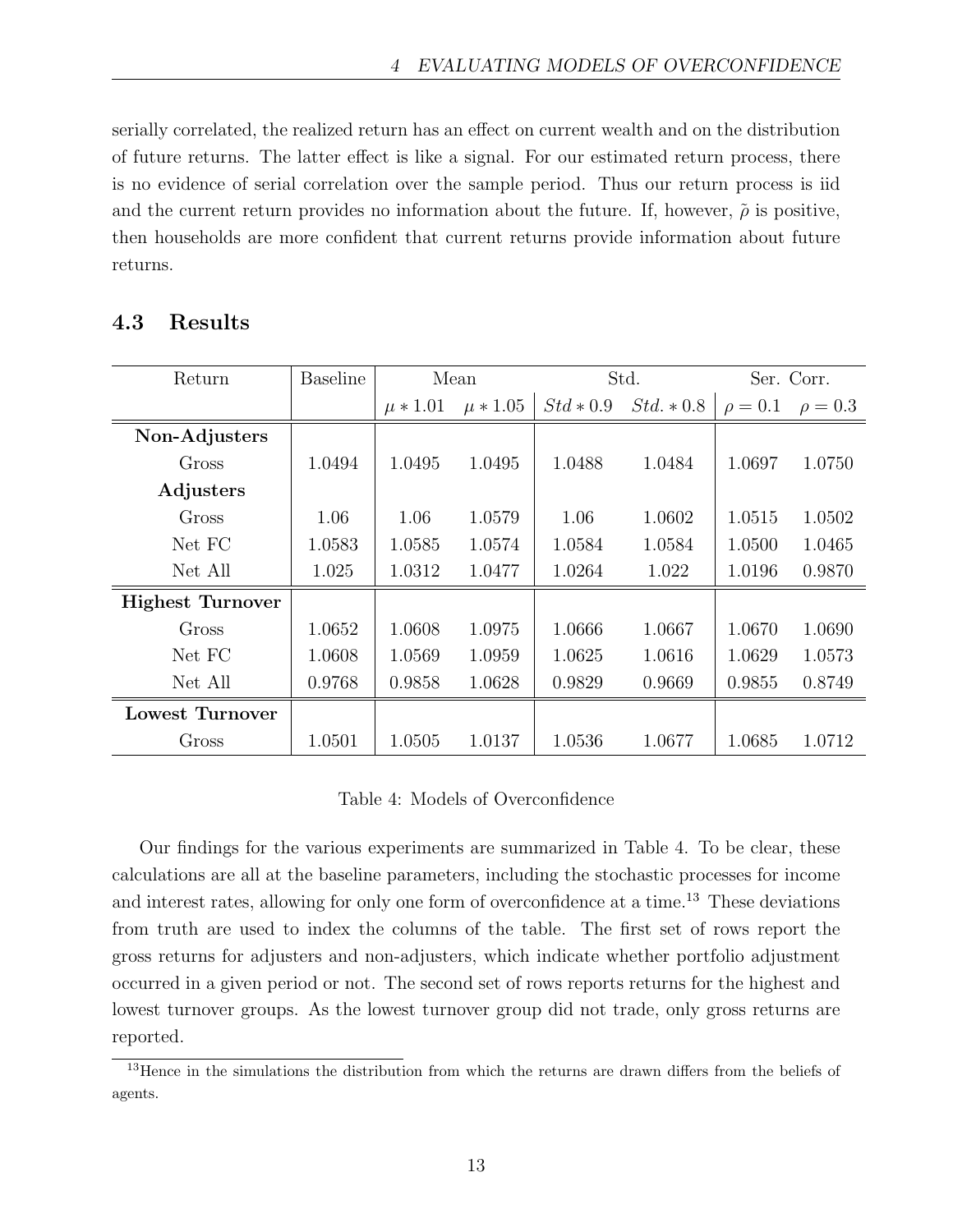There are two types of net returns reported, corresponding to the objects calculated in Table 3. The first, "Net FC", calculates the net return accounting for direct financial costs of the actual trade, using the estimates in Table 1. The second "Net All" uses both the direct financial costs as well as the opportunity cost, parameterized by  $\psi$ , to calculate trading costs.

We first discuss results based on the extensive margin of adjust or not. We then discuss the relationship between return and turnover rates.

The results from the baseline appear in the second column of the table. Recall that there is a gross rate of return differential in favor of the adjusters. This reflects the selection effect. The net return, though of course lower than the gross return, is still higher than the return of the non-adjusters.

The first form of misperception is in the mean of the return process,  $\tilde{\mu} > \mu$ , shown under the columns labeled "Mean". If there is overconfidence about the mean of the return, then the adjustment rate increases. When the mean is viewed as higher than truth by a factor of 1.01, there is relatively little change in the returns though the adjustment rate is higher. At a mean return increased by a factor of 1.05, the same pattern of net and gross returns remained.

The second form of misperception is in the standard deviation of the innovation,  $\tilde{\sigma} < \sigma$ , shown under the columns labeled "Std." If the perceived standard deviation is lower than truth, the gap in gross returns widens with the adjusters having the higher gross return. As in the other specifications, the costs of trade reduce the net return, but it still exceeds the return of the non-adjusters.

The final case of misperception in the serial correlation,  $\tilde{\rho} > \rho = 0$ , shown under the columns labeled "Ser. Corr" is quite different.<sup>14</sup> Here the agents are more confident that the returns will persist and are responsive to this signal. In this case, the gross, and hence net return, to the adjusters is below the gross return of the non-adjusters. This is much closer to the pattern highlighted by Barber and Odean (2000). But, as before, this pattern appears in the differential on gross returns.

Though these models of overconfidence do not match the findings of Barber and Odean (2000), they do have other interesting implications. The column in Table 3 labeled "SC" presents the moments when households believe  $\rho = 0.3$ . In this case, the overall fit of the model, though not as good as the baseline of 0.0006, is 0.001 using the baseline parameters.<sup>15</sup> The goodness of this fit comes from the reduction in  $\alpha_1$  from 0.11 to 0.0969. With more perceived persistence in the interest rate, the amount of saving is more responsive and thus consumption less responsive to interest rate movements.

<sup>&</sup>lt;sup>14</sup>Daniel, Hirshleifer, and Subrahmanyam (2001) also discuss the implications of this last form of overconfidence for asset trades. They focus on the intensive margin.

<sup>&</sup>lt;sup>15</sup>The fit can be improved further by additional estimation.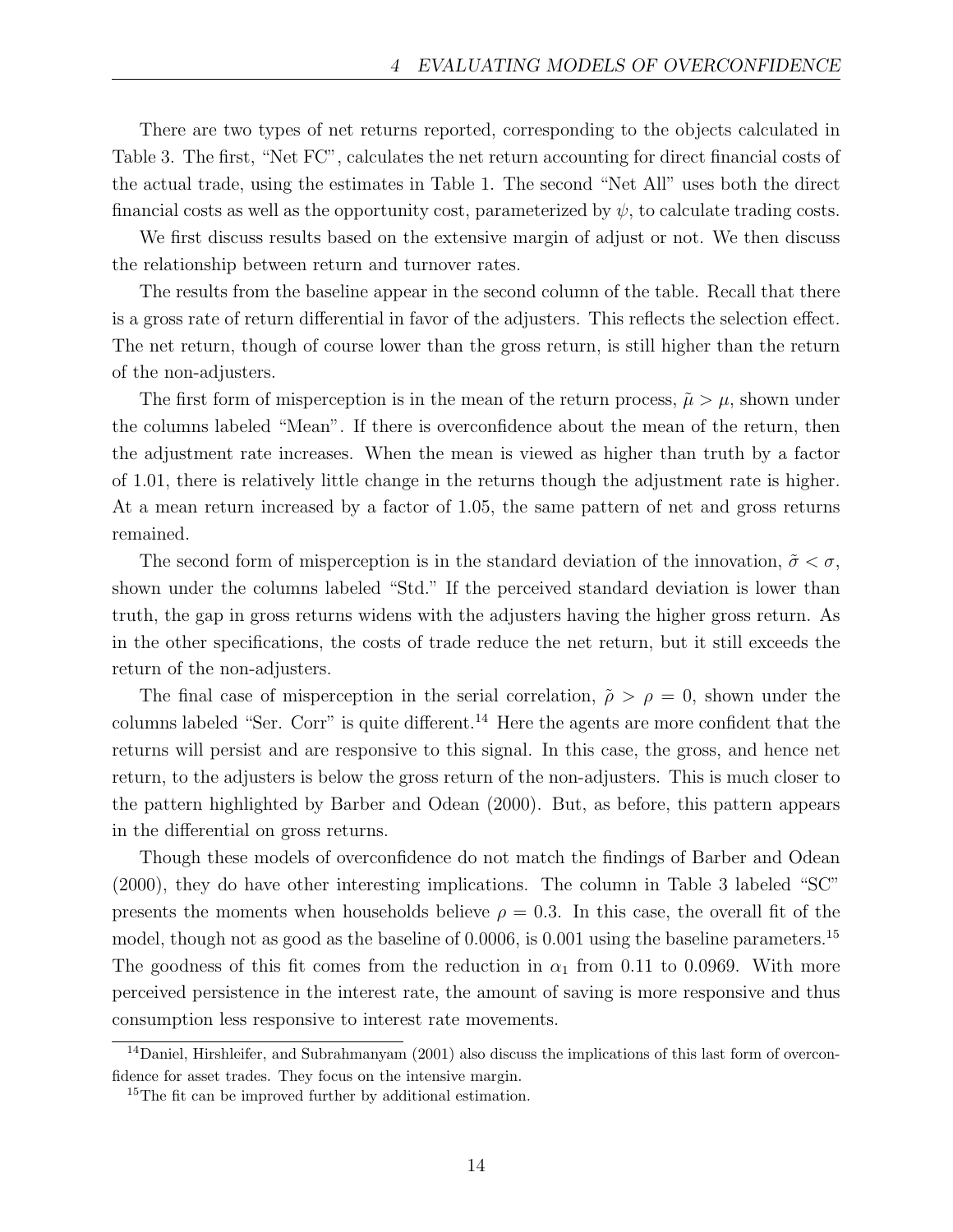Instead of looking at the margin of adjust or not, it is informative to look at the patterns of returns for different turnovers rates. The results for the highest and lowest turnover groups mimic the results based on adjust/no adjust. That is, except for the of misperceptions about the serial correlation, the gross returns are higher for the highest turnover group of agents. But this ordering is switched in the "Ser. Corr.  $=0.3$ " case where the returns for the lowest turnover group are slightly higher than the highest turnover group. In this case, however, it is important to note that the gross returns are lowest for the middle turnover group, at 1.0356, so that there is not a monotone relationship between returns and turnover rates in this case. In contrast, the relationship is monotone in the results of Barber and Odean  $(2000).$ 

It is useful to see how overconfidence impacts on the likelihood of trade. To do so, compare the choices of whether to adjust or not for two types of households. The first, rational trader, has preferences and beliefs based on the baseline model. The second, overconfident trader, has the same preference but with beliefs that  $\tilde{\rho} = 0.3$ . We focus on the sensitivity of trade to variations in the gross return on the asset.

The results are summarized in Table 5. For the baseline model of a rational agent, the probability of making a trade is about 71% in the high return state but only 66% in the low return state. Thus, as noted in the discussion of Table 3, the gross return of adjusters is lower than the gross return of the non-adjusters.

But, in this model of overconfidence, the results flip. As is evident from Table 5, the adjustment rate is higher in the low return states for the overconfident agents. The perception of a persistent low returns leads them to adjust their portfolio.

|          | specification   High Return Low Return |      |
|----------|----------------------------------------|------|
| baseline | 0.71                                   | 0.66 |
| OC       | 0.66                                   | 0.74 |

Table 5: Adjustment Rate Dependence on Gross Return

The results in Table 5 complement the findings on gross returns reported in Table 4. When the adjustment rate is higher in high return states, as in the baseline, then gross returns are higher for adjusters compared to non-adjusters. But, when the adjustment rates are lower in high return states, as in the case with a belief in a serial correlation of 0.3, then the realized returns of the adjusters are lower than those of the non-adjusters.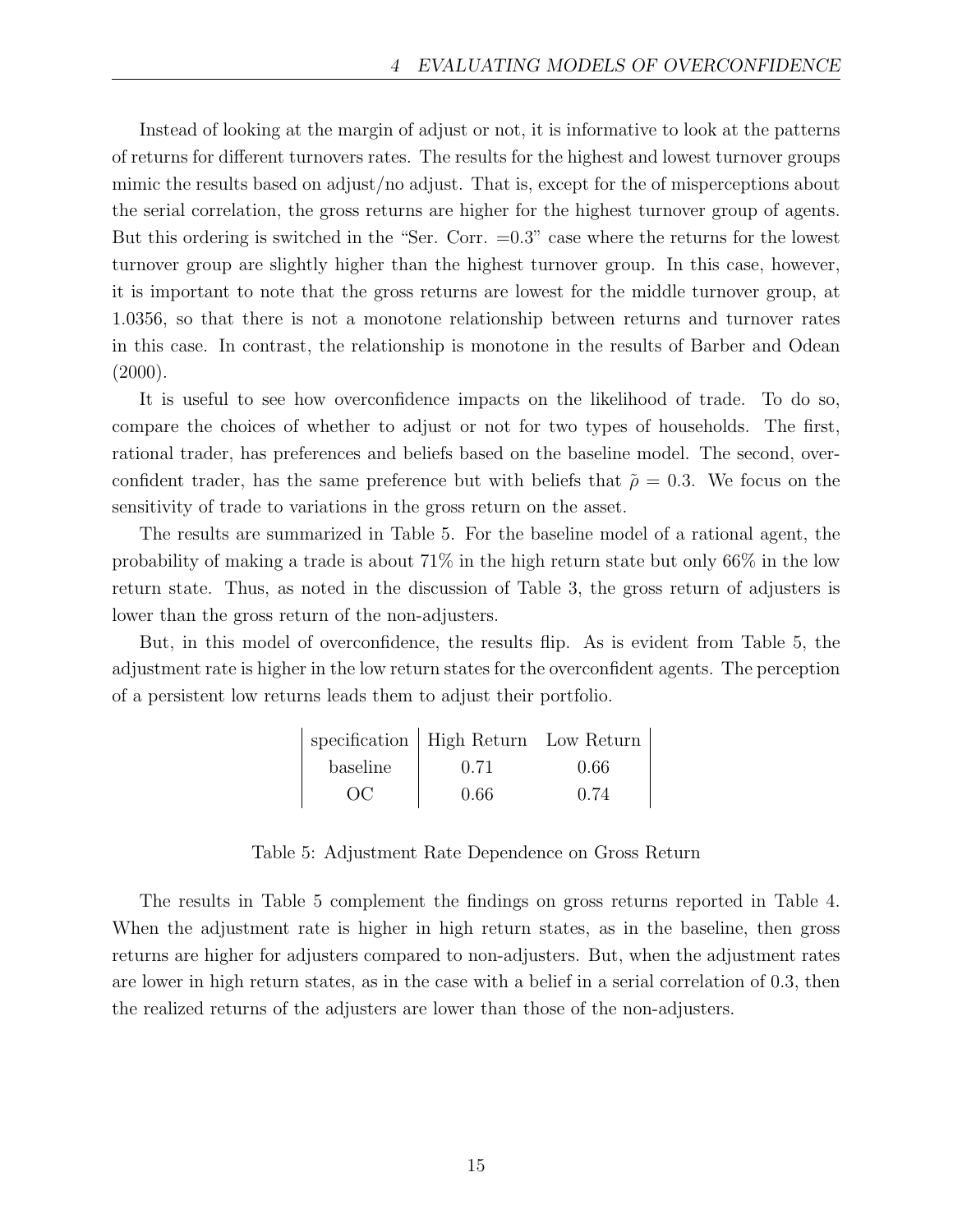# 5 Conclusion

The goal of this paper was to assess the claim in Barber and Odean (2000) that the patterns of returns as a function of the frequency of trade was consistent with overconfident agents and inconsistent with rational traders. In our model, the frequency of trade translates into whether households incur a cost to adjust their portfolio or not.

Using parameter estimates which match moments of adjustment rate, the sensitivity of consumption growth to interest rate movements and the volume of trade, we found that the model of rational agents produced differential in both gross and net returns in which adjusters earned more than non-adjusters. Since agents are utility maximizing, trading choices are optimal ex ante though in any dynamic stochastic model, there can be ex post regret.

Models of overconfidence in either the mean, the standard deviation or the persistence of shocks, did not match the observations of Barber and Odean (2000) either. In particular, these models also created differences in net returns from differences in gross returns. This reflects the power of the selection effects which dominate trading costs in determining the pattern of net and gross returns.

We have focused on only a few of potentially many models of overconfidence. We are confident only that the models we have looked at are at odds with the data.

# References

- BARBER, B., AND T. ODEAN (2000): "Trading Is Hazardous to Your Wealth: The Common Stock Investment Performance of Individual Investors," The Journal of Finance, 55(2), 773–806.
- Bonaparte, Y., and R. Cooper (2009): "Costly Portfolio Adjustment," NBER Working Paper # 15227, revised 2010.
- Daniel, K., D. Hirshleifer, and A. Subrahmanyam (2001): "Overconfidence, arbitrage, and equilibrium asset pricing," Journal of Finance, pp. 921–965.
- DELONG, J., A. SHLEIFER, L. SUMMERS, AND R. WALDMANN (1991): "The survival of noise traders in financial markets," The Journal of Business,  $64(1)$ ,  $1-19$ .
- GERVAIS, S., AND T. ODEAN (2001): "Learning to be overconfident," Review of Financial Studies, 14(1), 1.
- GROSSMAN, S., AND J. STIGLITZ (1980): "On the impossibility of informationally efficient markets," The American Economic Review, 70(3), 393-408.